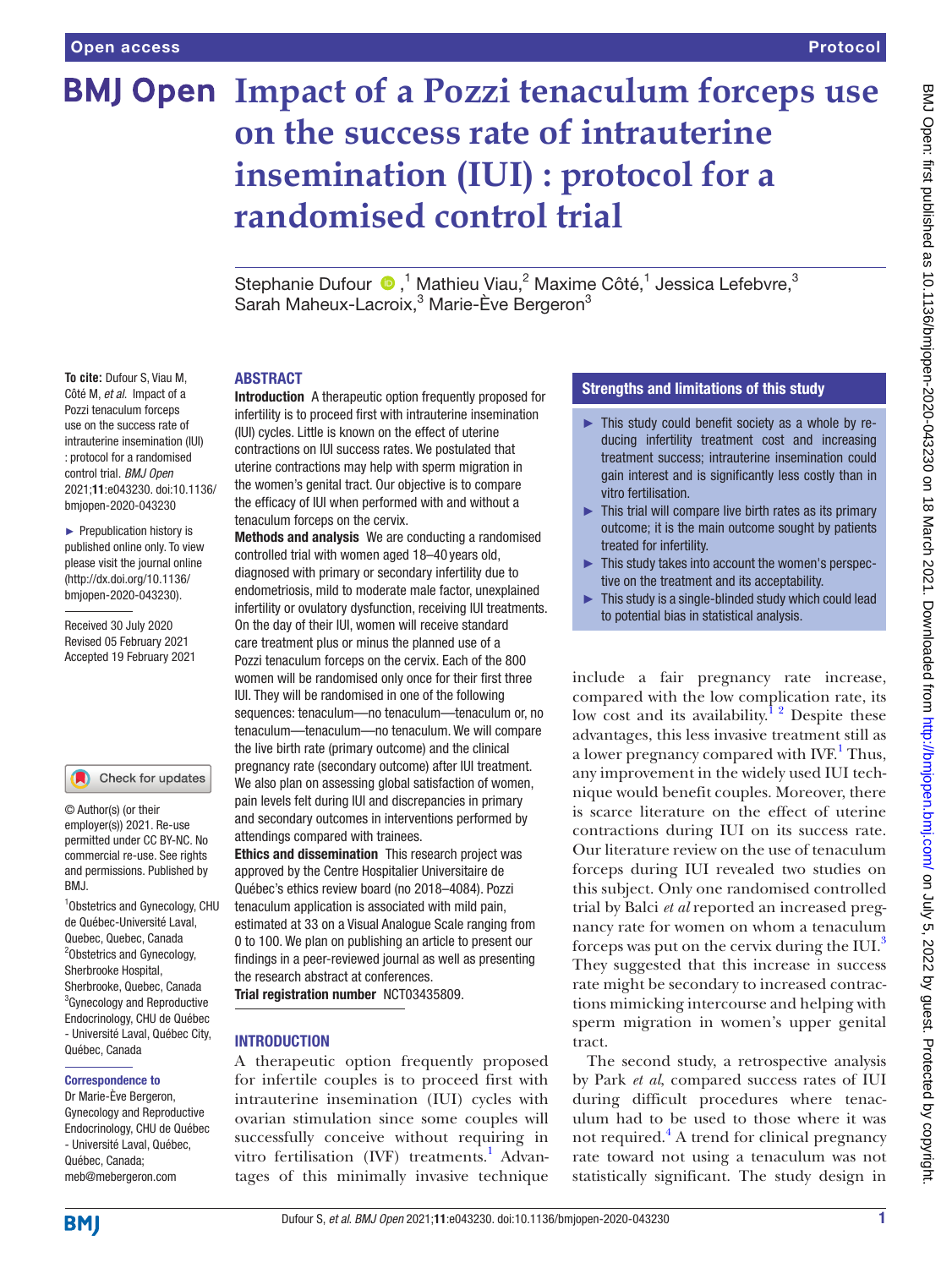this case is a major weakness; women for whom a tenaculum was required to pass the catheter through the cervix could have had a worse fertility prognosis related to past surgical or gynaecological medical history.

Our literature review shows lack of prospective research without selection bias. An adequate method to validate the technique's benefit would be a randomised controlled study eliminating most of the prognostic confounding factors.

We designed this randomised controlled trial to compare live birth rates (primary outcome) following IUI performed with and without the placement of a Pozzi tenaculum forceps on the cervix. Secondary outcomes will include clinical pregnancy rate, global satisfaction of women, pain levels felt by women during IUI and discrepancies in primary and secondary outcomes in cycles performed by attendings compared with trainees.

## METHODS AND ANALYSIS Study setting

This study is conducted at the fertility clinic of the Centre Hospitalier Universitaire (CHU) de Québec. It is a secondary infertility care centre were approximately 2000 IUI cycles are performed each year. This protocol is written in accordance with the Standard Protocol Items: Recommendations for Interventional Trials. Any changes from the original protocol will be reported in the final article.

## Study design

Women aged 18–40years old, diagnosed with primary or secondary infertility due to endometriosis, mild to moderate male factor, unexplained infertility or ovulatory dysfunction, having IUI treatments with the use of oral medication for controlled ovulation induction or stimulation will be invited to participate in the study.

## Eligibility criteria

Eligibility criterions are found in [box](#page-1-0)  $1.^{56}$ 

## **Recruitment**

Participants will be managed by gynaecologists from the department of gynaecology, reproductive endocrinology and infertility from the CHU de Québec - Université Laval. Once couples and their treating physician (gynaecologist) agree on IUI treatments, those who are eligible will be offered to participate in our study. The gynaecologist will then explain the research project and will obtain consent from the couples during the consent appointment already taking place before IUI are started.

During this consent meeting, an information sheet will be handed to participants and their questions will be answered. A distinct consent form for IUI will also be signed by the couples. Another study consent form, clearly identified, will be presented to couples interested in enrolling in the study and will be signed at that moment. As the partner's semen is used for the IUI, they

## Box 1 Eligibility criteria

## <span id="page-1-0"></span>Inclusion criteria

- 1. Women aged ≥18 and ≤40 years.
- 2. Primary or secondary infertility ≥12months.
- 3. Known medical indication for intrauterine insemination (IUI) A. Endometriosis.
	- B. Mild to moderate male factor (total motile count ≥5 M in initial sperm assessment).
	- C. Ovulatory dysfunction.
	- D. Unexplained infertility.
- E. Mixed infertility of above known indication.
- 4. First fertility treatment or first treatment since last pregnancy.
- 5. Ovulation induction or stimulation with oral medication.
- 6. Being able to speak and understand French.

### Exclusion criteria

- 1. Bilateral tubal occlusion.
- 2. Active pelvic infection.
- 3.  $\langle 1 \times 10^6$  mobile sperm on semen analysis.
- 4. Donor sperm for IUI.

will also receive information and sign the consent form if they agree to participate.

Before the first IUI cycle, each participant's electronic file will be reviewed by one of the main investigators to confirm or infirm eligibility criteria are met, and they will complete data collection with sociodemographic information. Baseline data to be collected include : women and partners' age, ethnicity, women's weight (kg) and height (m), smoking habit, weekly alcohol consumption, illicit drug use, primary versus secondary infertility, obstetrical history expressed by the gravida/para/abortus (GPA) nomenclature, cycle duration (days), infertility duration (months), infertility etiology, antral follicle count (AFC), antimullerian hormone level (AMH), follicle stimulating hormone (FSH) level and tubal permeability. $6-9$ 

## Randomisation

Randomisation will proceed with computer-generated randomisation of sealed opaque envelopes in block of 4. The statistics department at the Centre de Recherche du CHU de Québec will carry out the randomisation process. It will be a 1:1 ratio between the intervention and control groups. $\frac{10}{10}$  $\frac{10}{10}$  $\frac{10}{10}$  Each woman will be randomised only once for their first three<sup>3</sup> IUI. They will be randomised in one of the following sequences: tenaculum—no tenaculum—tenaculum or, no tenaculum—tenaculum—no tenaculum .

## **Blinding**

Women will be blinded to their group allocation. The attending physician or the trainee doing the IUI will not be blinded to the group allocation; they must be aware of the need to use a tenaculum or not.

## Intervention

Management of each IUI cycle, medication, ultrasound and ovulation induction will proceed as usual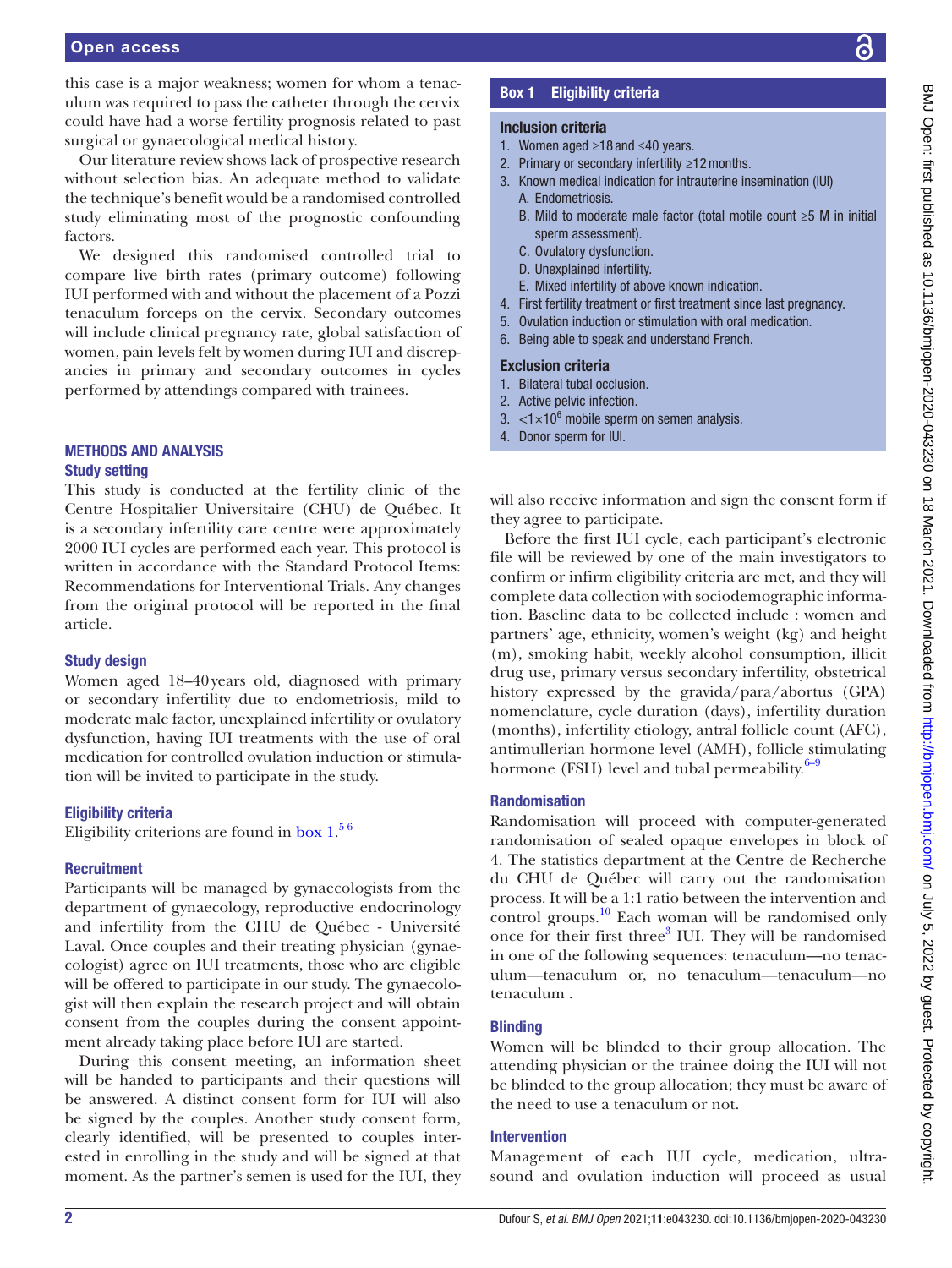for women. Once the initial investigations are done, an oral controlled ovarian stimulation is started on the first cycle if medically indicated. At mid-cycle, patients undergo a transvaginal follicular scan. This ultrasound's goal is to detect ovulation and plan the IUI. If no follicle is detected, the transvaginal ultrasound scan is repeated later. If there is no luteinizing hormone (LH) peak detected on urinary ovulation test, an ovulation trigger with a human chorionic gonadotropin (hCG) based medication will be administered to patients depending on patient's age, number and size of follicles detected. Subcutaneous hCG or intramuscular hCG can be used. A cycle can be cancelled if there is no ovulation or if there is ovarian hyperstimulation.

For those who are randomised to the intervention group, a Pozzi tenaculum forceps will be applied and clamped horizontally to the anterior cervical labrum with a single click and mild traction will be applied in order to decrease the cervico-uterine angle. When no tenaculum will be applied, motion will be mimicked without actual tissue prehension. Women randomised to the control group will only have a tenaculum forceps applied in the rare cases where the IUI will not be feasible otherwise by the gynaecologist. Indeed, it is sometimes necessary, when the cervical anatomy does not allow for easy pass of the catheter, for a Pozzi tenaculum forceps to be used in order to insert the insemination catheter properly in the uterine cavity. In that case, tenaculum use will be recorded in the file. No cervical insemination will be allowed. Insemination will be performed with flexible catheters and care will be taken to avoid touching the uterine fundus with the catheter tip. There are multiple catheters available in the gynaecology clinic, namely catheters TheCurve (Cooper Surgical, Berlin), Shapeable IUI Catheter (Thomas Medical, Indianapolis) and Minispace (Laboratoire C.C.D., Paris). After the intervention, women will be instructed to lay flat for 10 minutes after which they will go home until next appointment.

Intercourse will be allowed following IUI treatments. Women will be instructed to perform a urinary pregnancy test at home 2weeks after the IUI, which will be provided to them. If the test is positive, women will be scheduled for a transvaginal ultrasound scan on the 7th week of amenorrhea to confirm proper intrauterine pregnancy evolution. If intrauterine pregnancy is confirmed, women will be referred to a physician for obstetrical follow-up.

In case of treatment failure, women will go on with ovulation induction or stimulation for the next cycle as previously prescribed by the gynaecologist at the midcycle ultrasound and if indicated. Dosages of ovarian stimulation medication may be modified, at physician's discretion, in order to optimise response to treatment according to the usual indications (ovarian hyperstimulation, side effects, poor response, etc) Women will be followed for three cycles and, if need be, can receive subsequent IUI treatments outside research protocol.

## **Outcomes**

## Primary outcome measure

Each medical visit will be recorded in an electronic file system (Medifirst*)* were data will be collected from. For each cycle, data on stimulation medication and doses, number of follicles  $\geq 14$  mm, endometrial thickness, day of the menstrual cycle, ovulation induction injection use and concentration of sperm after preparation results will be collected.

If a pregnancy is diagnosed clinically at the ultrasound visit, a second questionnaire will be handed to women. They will be asked to fill in the questionnaire on pregnancy outcomes after delivery and to send it back to the investigators. On this form, women will report if they had a singleton or multiple pregnancy and the outcome. A follow-up phone call will be done, or a written follow-up will be sent if no questionnaire is received 1month passed the due date. Collected data will be used to assess live birth rate. In the event of an adverse outcome (spontaneous abortion, fetal demise, neonatal death), women will be directed to appropriate resources.

## Secondary outcome measures

We will also compare clinical pregnancy rate (positive urine pregnancy test or biochemical) after IUI treatment. At each insemination visit, we will record the woman's satisfaction regarding the treatment (self-reported, yes/ no questions) and pain felt during the procedure on a Visual Analogue Scale (VAS) from 0 to 10.

Discrepancies in primary and secondary outcomes in interventions performed by attendings compared with trainees will also be assessed.

## Sample size

The total sample of 400 cases at the time of the interim analysis provides 63% power of Fisher's exact test to detect 17.7% of pregnancy following the use of Pozzi forceps compared with 10.7% of pregnancy without the use of forceps. The same estimation with 800 cases provides 80% of the power. All power was estimated using GPower V.3.1 with a significance level of 0.05.

To estimate the power of a generalised estimating equation (GEE) logistic model that takes into account 1–3 cycles of inseminations, a sample of 400 simulated cases was created with a 17.7% pregnancy prevalence following the use of Pozzi forceps and 10.7% prevalence of pregnancy without the use of Pozzi forceps. A total of 1000 samples were resampled using bootstrap unrestricted random sampling from the simulated database. The power of the GEE logistics model was 43% for a total sample of 400 cases. The same procedure for a total sample of 800 cases provides 80% power for GEE logistic regression model. All estimation was done using SAS V.9.4.

Finally, this sample size estimation (≥180 cases by group) is in agreement with the recommendations of Rochon for GEE logistic regression with three repeated measurements (new).<sup>10</sup>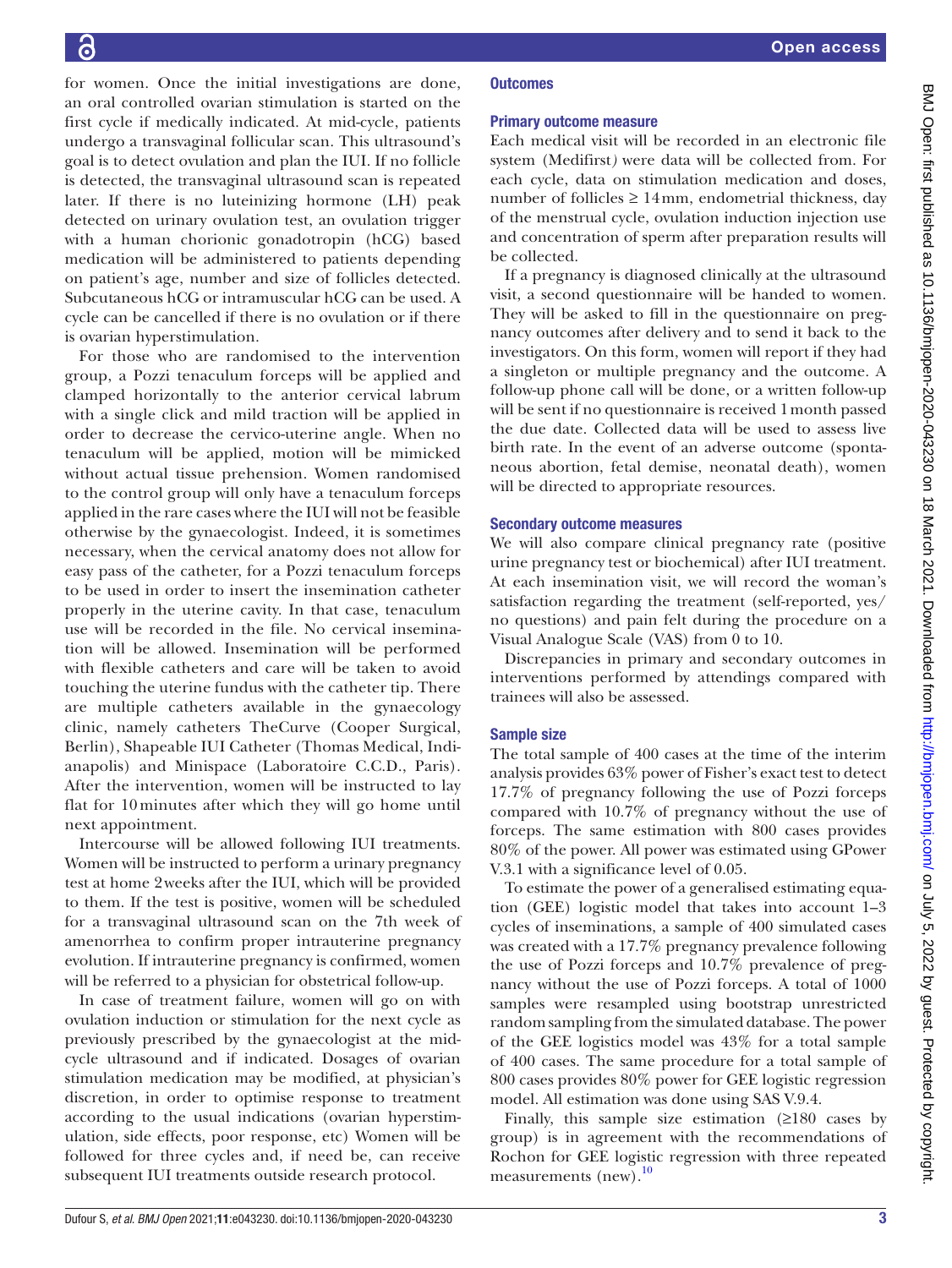# Statistical analysis

We will compare the live birth rate difference between the two groups using a generalised linear mixed model with correlated binary outcomes for three-time repeated measures.<sup>[11](#page-4-6)</sup> A p<0.05 is considered statistically significant. Probability of live birth with each IUI cycle will be determined with an OR including a 95% CI.

A per-protocol and intention-to-treat analysis will be done. We will proceed with an interim analysis when 400 women are recruited and have completed their treatments. The interim analysis has a power of 63% to detect an equivalent deleterious effect.

Statistical analysis to compare participants' characteristics (age, body mass index, smoking status, alcohol consumption, illicit drug use, infertility primary vs secondary, GPA, duration of infertility, aetiology of infertility, number of IUI, AFC, FSH, mature follicles on each

cycle) and partners' characteristics (age, semen analysis) between couples being randomised to the intervention compared with the control group. If any imbalance between the groups is noticed, a logistic regression analysis will be used.

# Patient and public involvement

No patient involved

A summary of schedule of enrolment, allocation, intervention and assessments can be found in [figure](#page-3-0) 1.

# Ethics and dissemination

Participation to the study will be under free-will with proper informed consent. Women will be able to withdraw from the study at any point in time. Collected data are confidential, non-nominal and stored in a secured electronic file. It will only be accessible to the main

|                                                                     | Enrolment | Allocation | Post-allocation |           |           |                     | Close-<br>out |
|---------------------------------------------------------------------|-----------|------------|-----------------|-----------|-----------|---------------------|---------------|
| <b>TIMEPOINT</b>                                                    | 0         | $\bf{0}$   | IUI<br>#1       | IUI<br>#2 | IUI<br>#3 | $EDD1 +$<br>1 month | $t_{x}$       |
| <b>ENROLMENT:</b>                                                   |           |            |                 |           |           |                     |               |
| <b>Eligibility screen</b>                                           | X         |            |                 |           |           |                     |               |
| Informed consent                                                    | X         |            |                 |           |           |                     |               |
| <b>Allocation</b>                                                   |           | X          |                 |           |           |                     |               |
| <b>INTERVENTIONS:</b>                                               |           |            |                 |           |           |                     |               |
| No tenaculum #1                                                     |           |            |                 |           |           |                     |               |
| Tenaculum #2                                                        |           |            | X               | $(X)^2$   | (X)       | $+/-3$              |               |
| No tenaculum #3                                                     |           |            |                 |           |           |                     |               |
| sequence                                                            |           |            |                 |           |           |                     |               |
| Tenaculum #1                                                        |           |            |                 |           |           |                     |               |
| No tenaculum #2                                                     |           |            | х               | (X)       | (X)       | +/-                 |               |
| Tenaculum #3                                                        |           |            |                 |           |           |                     |               |
| sequence                                                            |           |            |                 |           |           |                     |               |
| <b>ASSESSMENTS:</b>                                                 |           |            |                 |           |           |                     |               |
| Women age                                                           |           |            |                 |           |           |                     |               |
| Partner age                                                         |           |            |                 |           |           |                     |               |
| Ethnicity                                                           |           |            |                 |           |           |                     |               |
| Women's weight (kg)                                                 |           |            |                 |           |           |                     |               |
| Women's height (m)                                                  |           |            |                 |           |           |                     |               |
| <b>Smoking habit</b>                                                |           |            |                 |           |           |                     |               |
| <b>Alcohol consumption</b>                                          |           |            |                 |           |           |                     |               |
| Illicit drug use                                                    |           |            |                 |           |           |                     |               |
| 1ry or 2ry infertility                                              | X         | X          |                 |           |           |                     |               |
| <b>Obstetrical history (GPA)</b>                                    |           |            |                 |           |           |                     |               |
| <b>Cycle duration</b>                                               |           |            |                 |           |           |                     |               |
| <b>Infertility duration</b>                                         |           |            |                 |           |           |                     |               |
| Infertility etiology                                                |           |            |                 |           |           |                     |               |
| <b>AFC</b>                                                          |           |            |                 |           |           |                     |               |
| <b>AMH</b>                                                          |           |            |                 |           |           |                     |               |
| <b>FSH levels</b>                                                   |           |            |                 |           |           |                     |               |
| <b>Tubal permeability</b>                                           |           |            |                 |           |           |                     |               |
| <b>Type oral stimulation medication</b>                             |           |            |                 |           |           |                     |               |
| and dose                                                            |           |            |                 |           |           |                     |               |
| Number of follicles ( $\geq 14$ mm)<br><b>Endometrial thickness</b> |           |            |                 |           |           |                     |               |
| Day of the menstrual cycle                                          |           |            | x               | x         | х         |                     |               |
| Concentration of sperm after                                        |           |            |                 |           |           |                     |               |
| preparation                                                         |           |            |                 |           |           |                     |               |
| <b>Ovulation induction agent</b>                                    |           |            |                 |           |           |                     |               |
| <b>Patient questionnaire</b>                                        |           |            |                 |           |           |                     |               |
| <b>Global satisfaction</b>                                          |           |            |                 |           |           |                     |               |
| VAS                                                                 |           |            | Χ               | X         | х         |                     |               |
| Urine pregnancy test                                                |           |            |                 |           |           |                     |               |
| <b>Pregnancy outcome</b>                                            |           |            |                 |           |           | X                   | X             |
|                                                                     |           |            |                 |           |           |                     |               |

<span id="page-3-0"></span>Figure 1 Summary of schedule of enrolment, interventions and assessments. 1 EDD, estimated due date; 2, If pregnancy test negative in previous cycle; 3, If positive pregnancy test obtained in any cycle. AFC, antral follicle count; AMH, antimullerian hormone level; IUI, intrauterine insemination; VAS, Visual Analogue Scale.